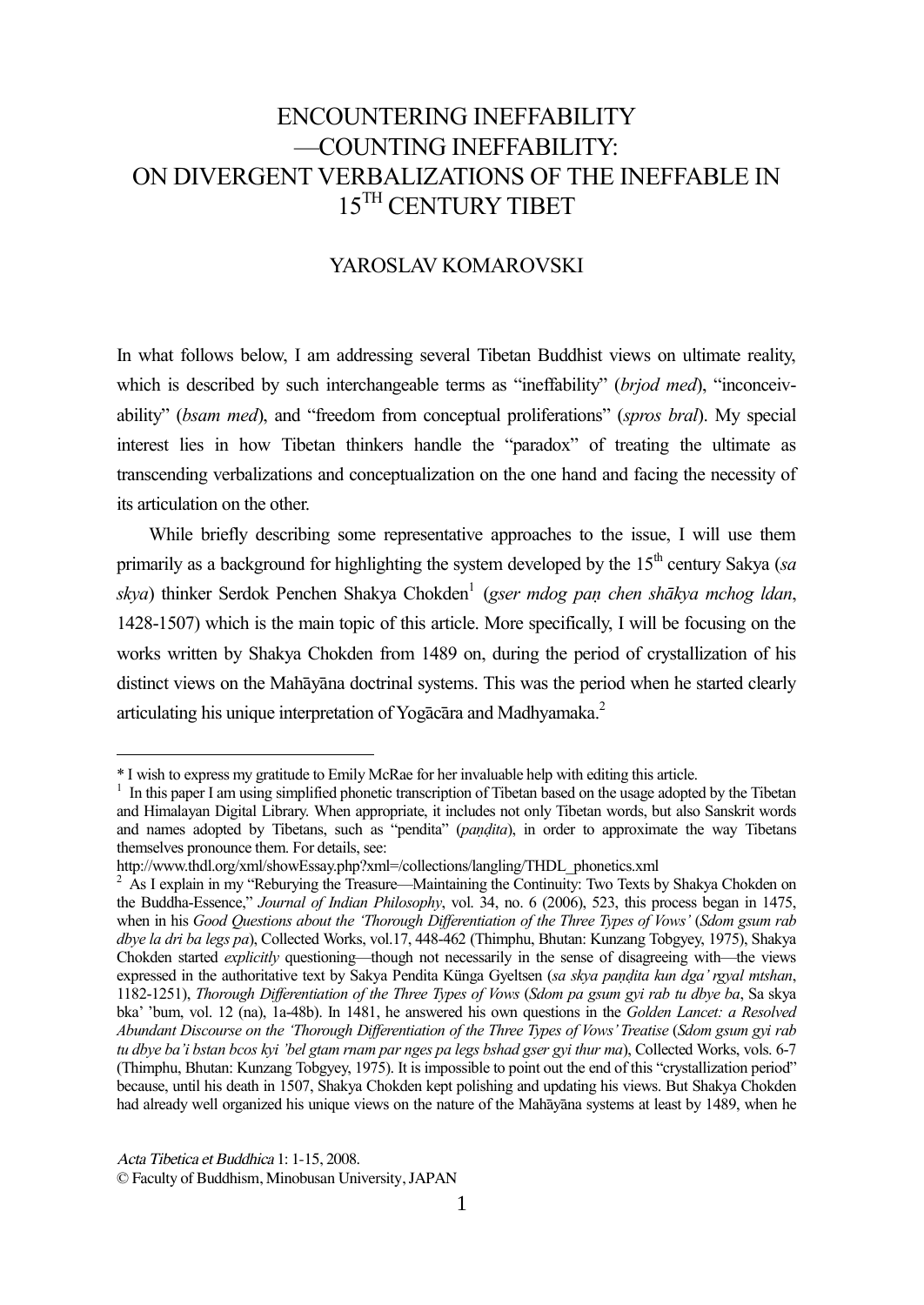My task is to introduce readers to Shakya Chokden's articulation of the ineffable ultimate reality, to demonstrate unavoidable tensions involved in his position, and to show how he attempted to solve them. All Tibetan thinkers mentioned in this article struggled to come to terms with the problematic issue of expressing the inexpressible. Shakya Chokden was not an exception, and he eagerly joined their struggle. The uniqueness of his system lies in *how* he aligned his "unorthodox" position with what he saw as the orthodox position on the issue without at the same time sacrificing his own unusual take on the controversial issue of verbalizing the ineffable.

# *Positive and negative sides of discourses on ineffability*

It is remarkable that virtually all Mahāyāna thinkers from different ages and cultures are in consensus that the highest ultimate reality is ineffable and transcends words and concepts. This is clear from the writings of Mādhyamikas and Yogācāras, such as Nāgārjuna and Asaṅga, from such core Mahāyāna sūtras as the *Perfection of Wisdom* (*Prajñāpāramitā*, *Shes rab kyi pha rol tu phyin pa*), and such often quoted writings as Rahulabhadra's *Praise to the Perfection of Wisdom* (*Prajñāpāramitāstotra*, *Sher phyin bstod pa*). The latter states:

I prostrate to the mother of Victors of the three times, The unutterable, inconceivable, ineffable perfection of wisdom, The unborn and unceasing space[-like] entity, The object of functioning of individually self-cognizing primordial mind!<sup>3</sup>

At the same time, Buddhist thinkers provide highly divergent conceptual descriptions of that concept-transcending indescribable reality, conceive different ways of getting access to a direct non-conceptual insight into it, and hold dissimilar opinions on the process of transition from its conceptual understanding to its direct realization. The above passage itself is open to

wrote the *Rain of Ambrosia: Extensive [Auto-]Commentary on the 'Profound Thunder amidst the Clouds of the Ocean of Definitive Meaning*' (*Nges don rgya mtsho sprin gyi 'brug sgra zab mo'i rgyas 'grel bdud rtsi'i char 'bebs*), in *Two Controversial Mādhyamika Treatises* (Bir, India: Yashodhara Publications, 1996). For a more detailed treatment of the issue of change in his views, see my "Echoes of Empty Luminosity: Reevaluation and Unique Interpretation of Yogācāra and Nihsvabhāvavāda Madhyamaka by the Fifteenth Century Tibetan Thinker Śākya Mchog Ldan," Ph.D. Thesis (University of Virginia, 2007), 291-301 (hereafter, *Echoes of Empty Luminosity*). That study explores in detail his approach to the systems o Madhyamaka and Yogācāra.

<sup>3</sup> smra bsam brjod med shes rab pha rol phyin // ma skyes mi 'gag nam mkha'i ngo bo nyid // so so rang rig ye shes spyod yul pa // dus gsum rgyal ba'i yum la phyag 'tshal lo. See "We Are All Gzhan stong pas," in *Journal of Buddhist Ethics,* vol. 7 (2000): 105-125 by Matthew Kapstein who cites this passage and provides a slightly different translation.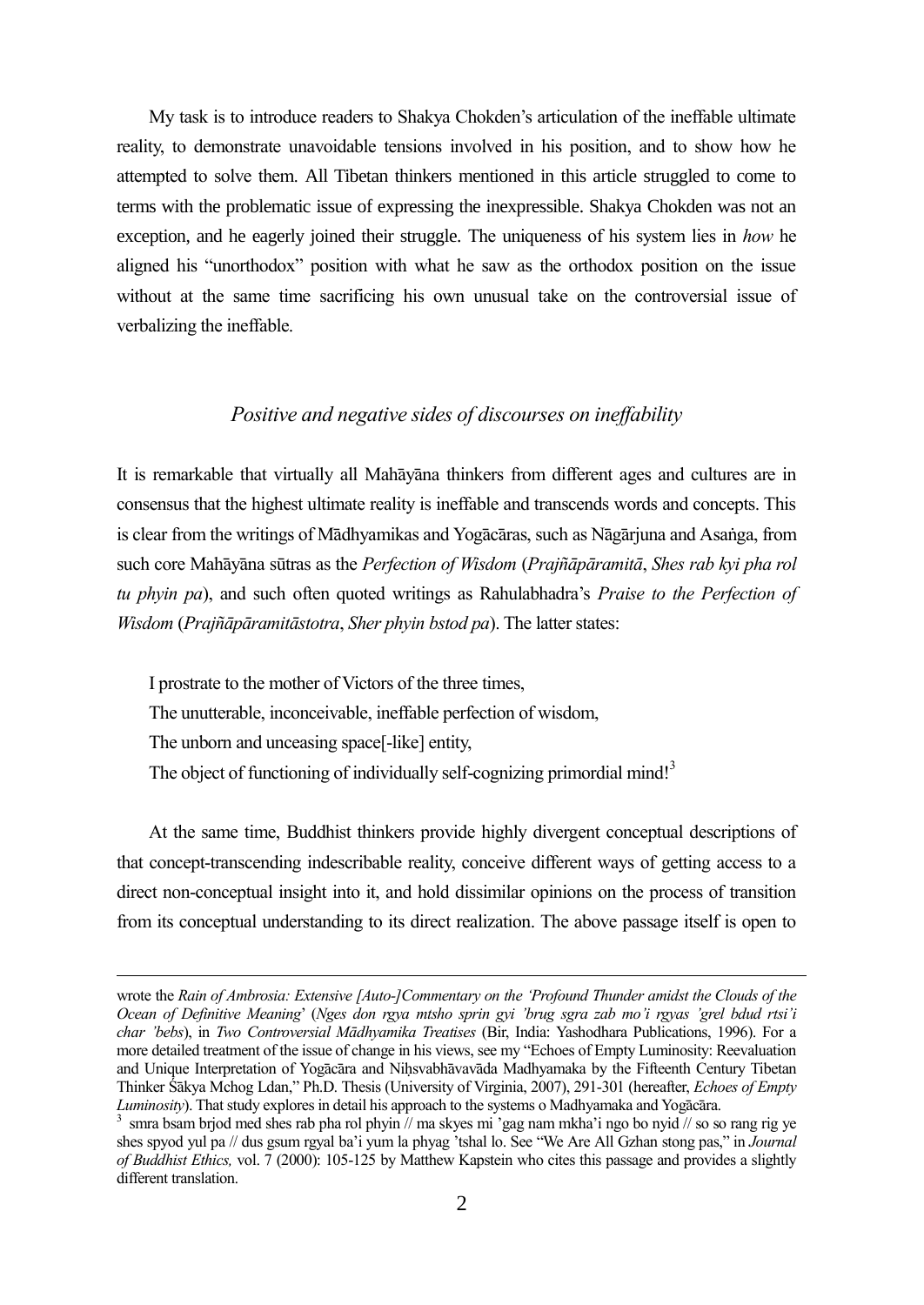multiple interpretations. For example, the perfection of wisdom it praises can be taken either as ultimate reality itself or as a mind—classified as a conventional reality—that perceives ultimate reality which is described as a non-affirming negation (*med dgag*, *prasajyapratiṣedha*). Alternatively, the individually self-cognizing primordial mind (*so sor rang gis rig pa'i ye shes*) that realizes the perfection of wisdom can be treated as a type of mind (*sems*, *citta*) or as a state which transcends mind in spite of having qualities of luminosity and awareness (*gsal rig*). Furthermore, the overall meaning of the quote can be explained differently depending on context. I remember how one Tibetan thinker cited this very passage in order to illustrate that the Buddhist tantric system of Great Perfection (*rdzogs chen*) was taught in India, and he interpreted it in the Great Perfection style.<sup>4</sup>

In a word, there are various ways of articulating the ineffable in Buddhism, especially when forming a correct conceptual idea of the ultimate is deemed a necessary step for getting access to its non-conceptual realization. Even those thinkers who do not see that conceptual step as absolutely indispensable can hardly avoid accepting the term and the idea of ultimate reality and using them as instructional and descriptive tools. Therefore, the question of divergent articulations of the ineffable is crucial, and the answer to this question largely depends on how one understands the relationship between ultimate reality described in negative terms and affirmative statements about its qualities, its realization, and its very presence and being.

As long as one accepts ultimate reality—even when such reality itself is described in negative terms—he or she automatically formulates an affirmative idea of its presence. This creates tension between positive statements of existence of the ultimate and its descriptions in negative terms. Adding to this complexity is the fact that the ultimate itself is rarely described *only* in negative terms. In the same way as negations (*dgag pa*, *pratiṣedha*) are virtually omnipresent in Tibetan Buddhist presentations of ultimate reality or attributed to the ultimate itself, positive elements or affirmations (*sgrub pa*, *vidhi*) are equally ubiquitous either as a part of ultimate reality or at least as factors of its realization. These positive elements can be described as realization, perception, or experience of the ultimate, as a mere clarity-cognition, and so forth. Because all of them have a distinct mental flavor. I call them "mental elements." <sup>5</sup> As an example, we can again refer to the *Praise to the Perfection of Wisdom* passage where the negative description of the perfection of wisdom as ineffable is followed by its positive description as an object of primordial mind. Noticeably, because such mental elements are always at least partially addressed as positive phenomena or affirmations, whenever they are

<sup>4</sup> Khamtrül Rinpoche (*khams sprul rin po che*), personal communication.

<sup>&</sup>lt;sup>5</sup> The word "mental" as I am using it here does not indicate only "intellectual." Rather, it refers to all types of mental processes, including those that are given names of wisdom, primordial mind, etc., as well as those that are deemed to transcend mind.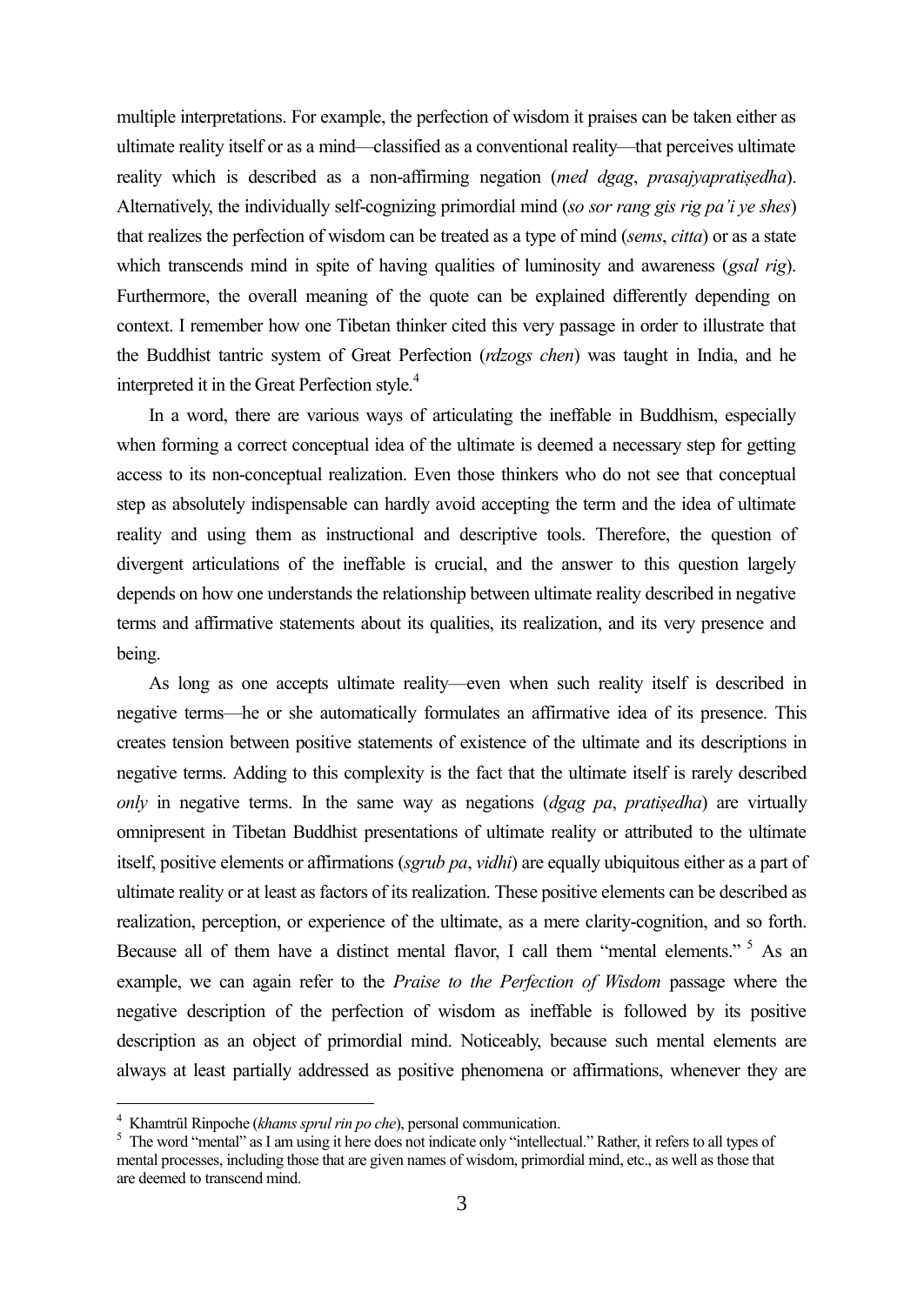taken as parts of the ultimate, it suggests—although does not necessarily lead to the conclusion—that the ultimate itself should be treated at least partially as an affirmation.

It is difficult if not impossible to describe ultimate reality independently from its realization and without raising questions about "subjective" minds that take that reality as their "object"<sup>6</sup> and/or can themselves *be* that very reality. No matter what names are given to such mental elements, they are always either explicitly stated or implicitly assumed in discourses on the ineffable. In the Sakya tradition in particular, the mental element of clarity and cognition is treated as an inseparable part of ultimate reality which is described as an inseparability of clarity and emptiness (*gsal stong dbyer med*). In other words, while Sakya thinkers tend to take clarity, cognition, and mental appearances in general as conventional truths, they take the non-dual union of clarity and emptiness, appearance and emptiness, and cognition and emptiness as ultimate truths. Such an approach is carried into meditative instructions as well, as evident in the writings of Shakya Chokden's teacher Rongtön Sheja Künrik (*rong ston shes bya kun rig*, 1367-1449).<sup>7</sup> So important are such mental elements that the influential  $20<sup>th</sup>$  century Sakya master Deshung Rinpoche (*sde gzhung rin po che*, 1906-1987) stated:

You must understand that your mind has the nature of nondual clarity and voidness. If you recognize this, there is hope for you, and you will be a Sakyapa. If you do not recognize this nondual clarity and voidness of your own mind, you are not a Sakyapa.<sup>8</sup>

Such statements indicate that acceptance of *both* positive and negative sides of ultimate reality—inseparable as they are—is important not only for a full realization of the ultimate, but also for identifying oneself as a member of that sectarian tradition which maintains teachings on such "double-sided" reality and its realization.

On the other hand, the majority of Tibetan Buddhist thinkers adhere to a powerful albeit artificial hierarchy of doctrinal systems that can be described as progressive levels of increasingly refined negations. From the standpoint of that system, the more reality one attributes to phenomena the less advanced his or her view of the ultimate nature of phenomena

<sup>&</sup>lt;sup>6</sup> I am using the quotation marks here, because many Tibetan Buddhist thinkers agree that the ultimate transcends the subject/object dichotomy.

<sup>7</sup> See, for example his *Moonrays of Essential Points: Abridged Essence of Incorporation into Experience* (*Nyams su len pa'i rim pa snying po mdor bsdus pa gnad kyi zla zer*), in The Collected Works of Rong-ston Shak-kya Rgyal-mtsen, vol. B, *kha*, Dehra Dun, India: Sakya College, 1999), 562-565, and other meditative instructions in the same volume.

<sup>8</sup> Deshung Rinpoche, trans. by Jared Rhoton, *The Three Levels of Spiritual Perception* (Boston: Wisdom Publications, 1995), 471. A similar approach is accepted by thinkers from other traditions, such as the  $16<sup>th</sup>$ century Kagyü (*bka' brgyud*) master Dakpo Trashi Namgyal (*dvags po bkra shis rnam rgyal*) and a contemporary Kagyü master Tsültrim Gyamtso (*tshul khrims rgya mtsho*). The latter describes the ultimate nature of mind as the inseparability of emptiness and luminosity. See Karl Brunnhölzl, *The Center of the Sunlit Sky: Madhyamaka in the Kagyü Tradition* (Ithaca, New York: Snow Lion Publications, 2004), 303-310.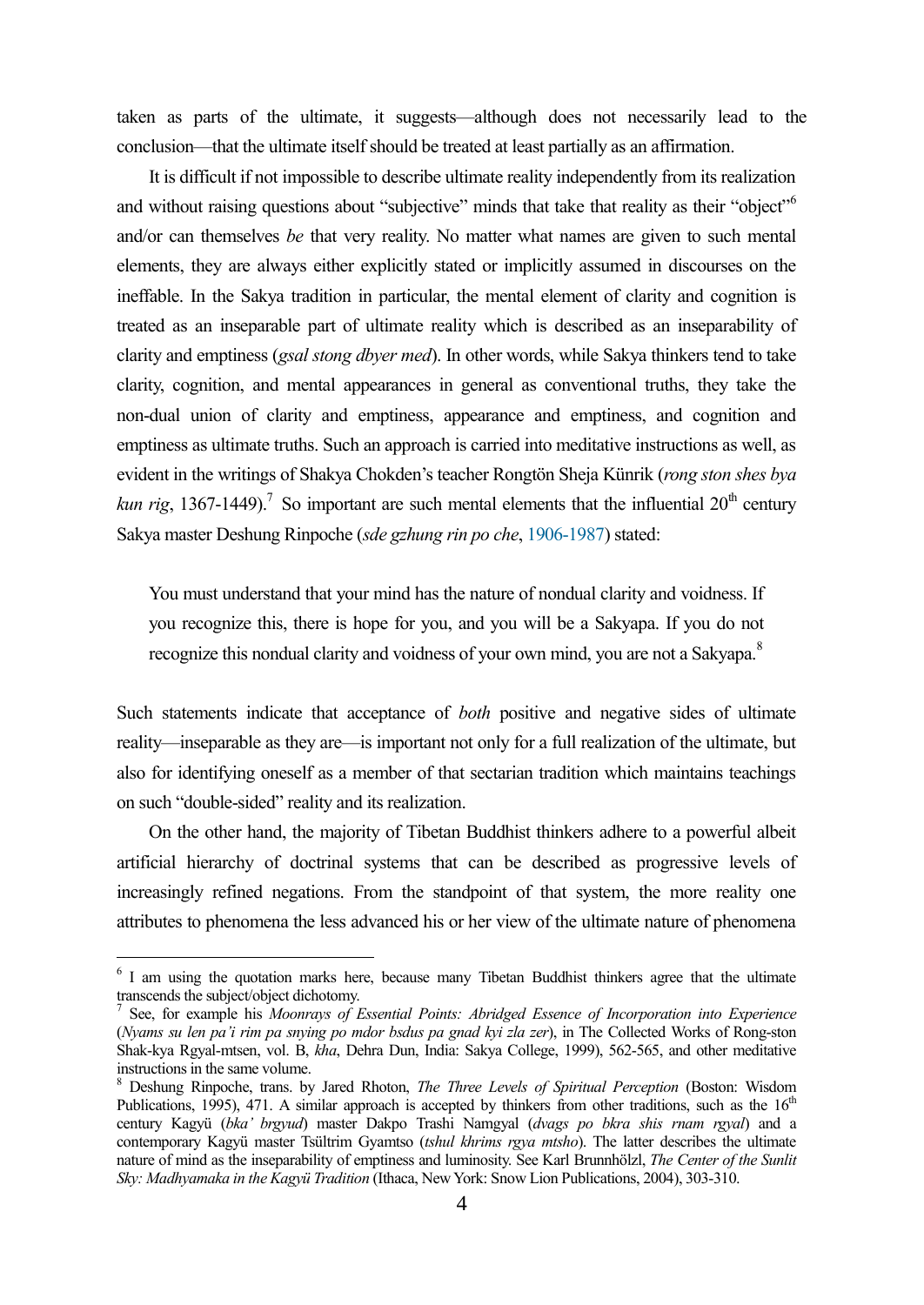is. Alternatively, the less reality is attributed to phenomena—including ultimate reality itself—the more subtle such a view will be. This explains why the view of Nihsvabhāvavāda that denies real existence of any phenomena whatsoever is considered to be the pinnacle of Buddhist views<sup>9</sup>

Majority of Tibetan thinkers understand Niḥsvabhāvavāda as identical with Madhyamaka itself, and treats its views as their own. The claim of its doctrinal superiority, therefore, is readily acceptable in the Tibetan intellectual world. This claim is problematic for several reasons, such as the obvious bias of one-sided partisanship wherein one doctrinal system is used to judge other systems, and the competing claims of such thinkers as Shakya Chokden who elevate certain Yogācāra systems to the level of Madhyamaka, thereby forcing Niḥsvabhāvavāda to share its high status with Alīkākāra, <sup>10</sup> and so forth. Even if one unquestionably accepts the doctrinal superiority of Nihsvabhāvavāda over all other systems of thought, within that doctrinal hierarchy which it tops, negations are not the only criteria for apprizing the depths of views on reality, including those of Niḥsvabhāvavāda. Therefore, to better understand the complexity of the descriptions of ultimate reality and the processes of its realization, we have to look at combinations of negations and affirmations, the latter pertaining to the above mentioned mental elements. The way one treats positive and negative aspects of reality directly bears on his or her understanding of ineffability, because—as has been mentioned above—virtually all Mahāyāna thinkers treat the ultimate reality as ineffable.

### *Several characteristic positions on ineffability*

The following chart demonstrates the differences in opinion on the question of whether the subject realizing ultimate reality is a part of that reality itself, and on the question of whether the ineffable ultimate belongs to the categories of positive or negative phenomena or transcends those categories altogether:

| <i>ineffable ultimate reality</i>                | mental elements                                 |
|--------------------------------------------------|-------------------------------------------------|
| a. treated as neither negation nor affirmation   | c. treated as comprising an inseparable part of |
|                                                  | ultimate reality                                |
| b. treated as either a non-affirming negation or | d. not treated as comprising a part of ultimate |
| an affirming negation                            | reality                                         |

<sup>9</sup> I am not claiming that the extensiveness of negations is the *only* criterion of hierarchical superiority of doctrinal views held by Tibetan thinkers. Nevertheless, in my opinion, it is one of the main tools for gauging this hierarchy.

<sup>&</sup>lt;sup>10</sup> For an extensive treatment of this issue, see my *Echoes of Empty Luminosity*, especially chapters 2 and 3.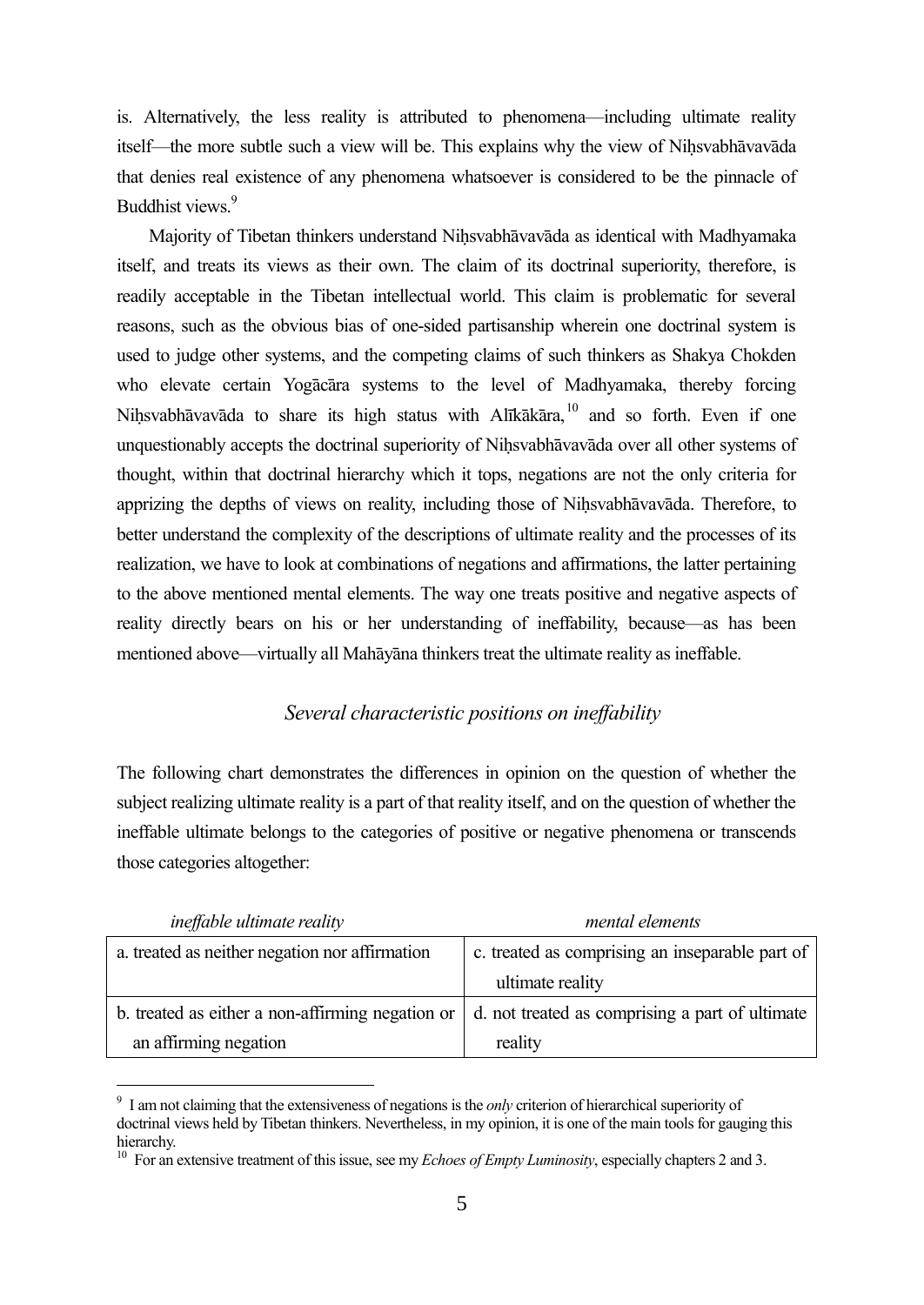The two sections in the left column are mutually exclusive, as are the two sections in the right column. There are therefore four possible combinations of the elements contained in the left and right columns:

a-c. This combination expresses the view of the above-mentioned Deshung Rinpoche and other contemporary Sakya thinkers who take the union of clarity and emptiness as the ultimate. Gowo Rapjampa Sönam Senggé (*go bo rab 'byams pa bsod nams seng ge*, 1429-1489), who does not treat the ultimate as either negation or affirmation, also holds this position when he says that in the context of descriptions of direct realization of the ultimate,

… the convention "ultimate reality" is applied to the object [wherein] without the realized reality and the realizing mind appearing separately, that very mind is manifested inseparably from the freedom from proliferations.<sup>11</sup>

According to this view, ultimate reality is ineffable and is neither negation nor affirmation. Nevertheless, such reality has a "part" that by itself is an affirmative or positive phenomenon.

a-d. This combination is possible when ultimate reality is taken to be beyond any descriptions whatsoever, while the "subject" that "realizes" it is described in a positive way.<sup>12</sup> This position is held, for example, by Rendawa Zhönnu Lodrö (*red mda'ba gzhon nu blo gros*, 1349-1412) in his *Lamp Illuminating Thatness: Explanation of [Candrakīrti's] 'Engaging in the Middle'*. In that text, Rendawa explains that direct realization of reality is the nature of the perfection of wisdom, but it does not realize any object. Since it has no object, it is not a mind or consciousness (*shes pa*), because minds are characterized by cognition of objects (*yul rig pa*). Nevertheless, it is a non-conceptual primordial mind (*rnam par mi rtog pa'i ye shes*, *nirvikalpajñāna*).<sup>13</sup>

b-c. This combination is possible only when the ultimate is treated as the union of negation and mental elements. This view is asserted in the system of Shakya Chokden who treats ultimate reality as an affirming negation (*ma yin dgag*, *paryudāsapratiṣedha*) which he explains as a combination of a positive phenomenon of primordial mind (*ye shes*, *jñāna*) and a

<sup>11</sup> rtogs bya'i chos nyid dang rtogs byed kyi blo gnyis so sor mi snang bar / blo de nyid spros bral dang dbyer med par mngon du gyur pa'i yul de nyid la don dam bden pa zhes pa'i tha snyad btags pa yin… See José Ignacio Cabezón *and* Geshe Lobsang Dargyay, *Freedom from Extremes: Gorampa's "Distinguishing the Views" and the Polemics of Emptiness* (Boston: Wisdom Publications, 2007), 216, for the Tibetan text. My translation differs slightly from Cabezón's translation on page 217.

<sup>&</sup>lt;sup>12</sup> I am using the quotation marks, because in this context ultimate reality is not treated as an object, and therefore can neither have a subject nor be realized by a subject.

<sup>&</sup>lt;sup>13</sup> See *Dbu ma la 'jug pa'i rnam bshad de kho na nyid gsal ba'i sgron ma (Sarnath, Varanasi: Central Institute* of Higher Tibetan Studies, 1995), 92-93.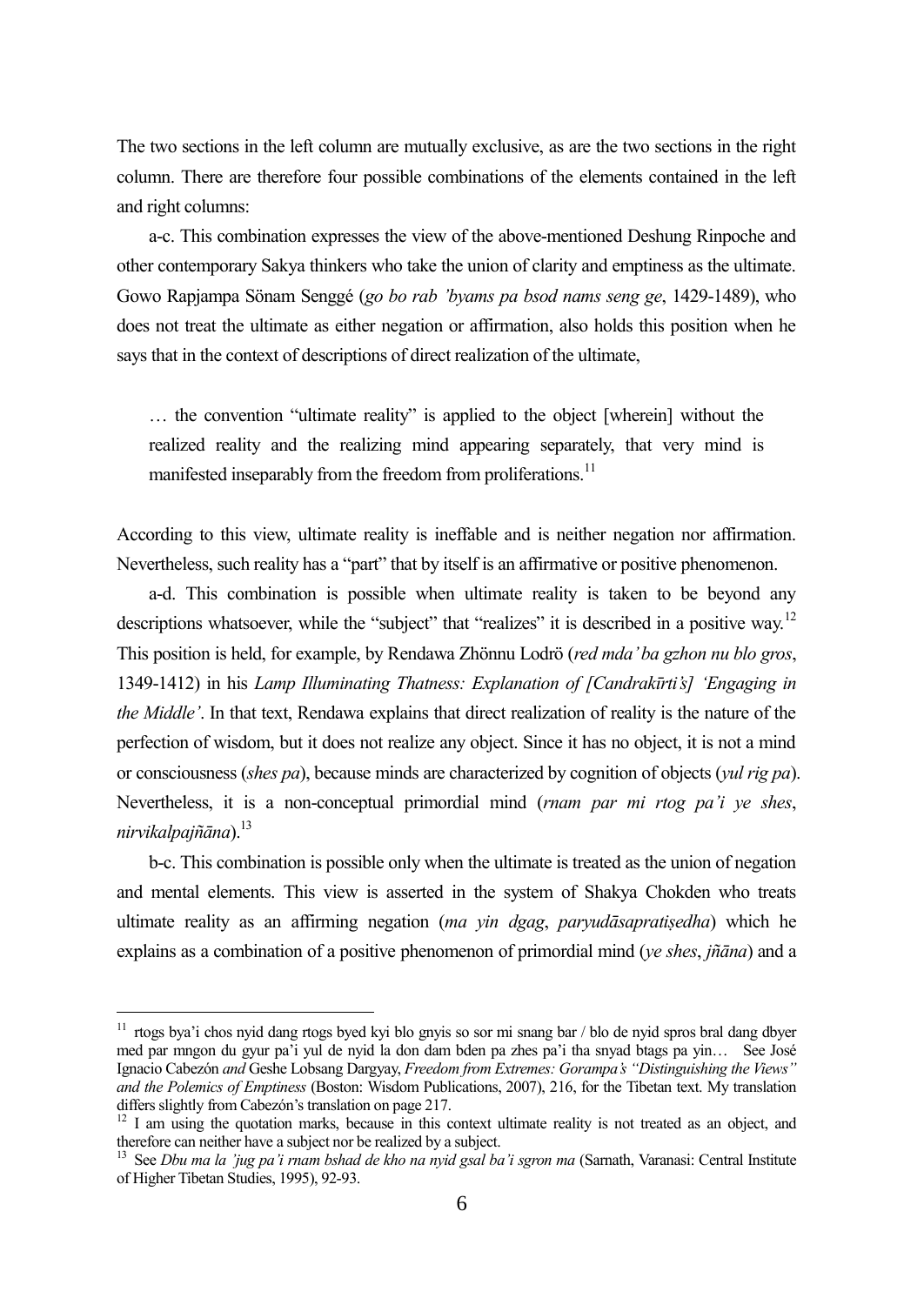non-affirming negation.<sup>14</sup> He does not see a contradiction in something being ineffable on the one hand and being asserted as a negation on the other.

b-d. This combination is possible when ultimate reality is treated as a non-affirming negation. Such is asserted by Tsongkhapa Lopzang Drakpa (*tsong kha pa blo bzang grags pa*, 1357-1419) and Geluk thinkers who follow him.<sup>15</sup>

These interpretive differences stem in part from differing views on the role of words and concepts in the description and conceptualization of the ineffable. There are at least two such different approaches followed by Tibetan thinkers. According to the first approach, in order to directly realize ultimate reality, first one has to form its correct conceptual image (*don spyi*, *arthasāmānya*), and then maintain that image, thereby cultivating an understanding of emptiness which will eventually change from conceptual to non-conceptual.<sup>16</sup> This position is closely linked with the idea that the ultimate reality can at least partially be taken as an object of words and concepts. Geluk thinkers who hold this position assert that even that ultimate which is an object of concepts *is* an actual ultimate. This is not surprising given the fact that Geluk thinkers accept that whatever exists has to be an object of concepts, and maintain this approach in all contexts, from the level of Collected Topics (*bsdus grwa*) literature through to the level of Madhyamaka. Even the directly and non-conceptually realized ultimate is an object of concepts, although it is not a conceptual object of that mind which directly realizes it.

It is interesting to note that in  $15<sup>th</sup>$  century Tibet, Geluk thinkers themselves contested the issue of whether the understanding of emptiness should be cultivated through maintaining a conceptual image of a non-affirming negation. For example, Gungru Gyeltsen Zangpo (*gung ru rgyal mtshan bzang po*, 1383-1450), a Sera (*se ra*) abbot and an influential teacher with many disciples, taught that the application of the mode of apprehension in remainder of negation of the object of negation (*dgag bya bkag shul gyi 'dzin stangs sbyor ba*) was specifically argued for by Khedrup Gelek Pelzang (*mkhas grub dge legs dpal bzang*, 1385-1438), and then spread by his followers.<sup>17</sup>

According to the second approach, in order to directly realize ultimate reality, one has to negate all concepts including those of ultimate reality itself. What one maintains then is a state free from any objects whatsoever. This approach is linked with the idea that no words or concepts can reach the ineffable ultimate reality at all, and a conceptually understood "ultimate"

<sup>14</sup> For details, see my *Echoes of Empty Luminosity*, 242-244.

<sup>15</sup> See, for example, Jeffrey Hopkins, *Tsong-kha-pa's Final Exposition of Wisdom* (Ithaca, New York: Snow Lion Publications, 2008), 333, 357.

<sup>&</sup>lt;sup>16</sup> Notice that technically speaking, according to Geluk, in this process one does not cultivate a conceptual image of the ultimate reality itself, but rather accustoms one's mind to ultimate reality via its conceptual image. Geluk critics often miss this subtle but important distinction.

<sup>17</sup> As reported by Künga Drölchok (kun dga' grol mchog) in the *Detailed Analysis of the Liberation Story of the* Great Pandit Shakya Chokden (Pandi ta chen po shākya mchog ldan gyi rnam par thar pa zhib mo rnam 'byed *pa*), in Collected Works of Śākya mchog ldan, vol. 16 (Thimphu, Bhutan: Kunzang Tobgyey, 1975), 27.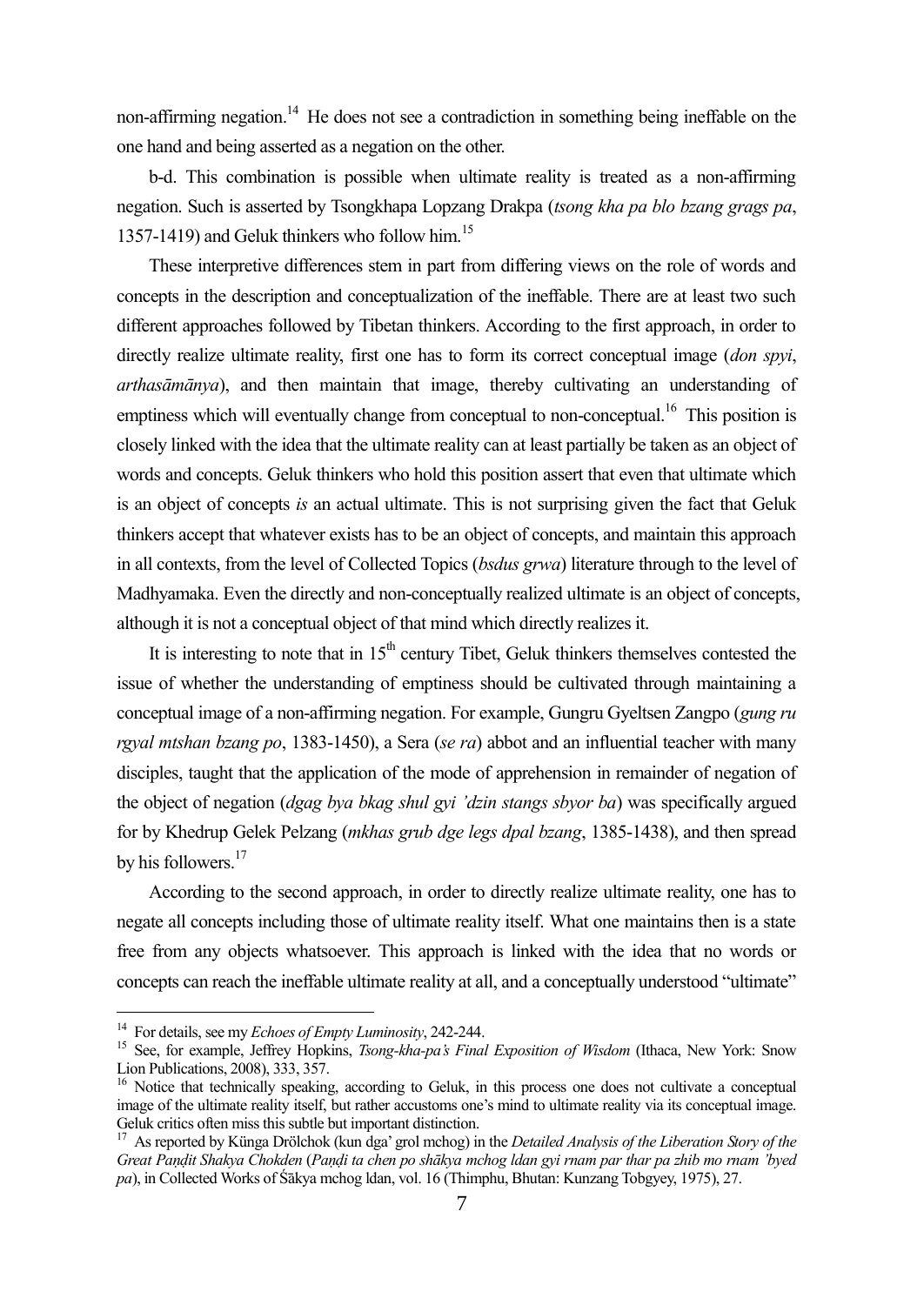is subsumed under the category of conventional, not ultimate reality. Advocates of this approach strongly emphasize a distinction between two types of the ultimate—the metaphorical ultimate (*rnam grangs pa'i don dam*, *paryāyaparamārtha*) and the non-metaphorical ultimate (*rnam grangs ma yin pa'i don dam*, *aparyāyaparamārtha*), and relegate the latter to the level of conventional reality only.<sup>18</sup> This latter approach in one or another form is shared by majority of non-Geluk Tibetan thinkers. It is clearly articulated by Shakya Chokden on whose system I am concentrating in the rest of this paper.

# *Shakya Chokden's approach to ineffability*

In his works written from 1489, Shakya Chokden differentiates between two types of freedom from proliferations: the freedom from proliferations as the factor of non-affirming negation (*spros bral med dgag gi cha*) and the naturally luminous mind free from proliferations (*spros pa dang bral ba'i sems rang bzhin gyis 'od gsal ba*). The first one is an emptiness which Shakya Chokden describes as a mere non-affirming negation of all phenomena. Because it is an object of conceptual minds only, it is not an ultimate reality and not a genuine freedom from proliferations.<sup>19</sup> The second one is the actual ultimate reality, which Shakya Chokden describes as an affirming negation, the primordial mind, and a self-characterized phenomenon (*rang mtshan*, *svalakṣaṇa*).<sup>20</sup> He furthermore treats it as compounded (*'dus byas*, *saṃskṛta*) in the sense of undergoing production, disintegration, and abiding (*skye 'jig gnas gsum*) because of being impermanent.<sup>21</sup> Only this type of freedom from proliferations can serve as an object of direct perception (*mngon sum*, *pratyakṣa*), and yogic direct perception (*rnal 'byor mngon sum*,

<sup>&</sup>lt;sup>18</sup> Although Tsongkhapa also distinguished between metaphorical and non-metaphorical ultimates, he treated both conceptually understood ultimates and directly realized ultimates as actual non-metaphorical ultimates. What he took as metaphorical ultimates were non-erroneous conceptual subjective minds comprehending those ultimates and non-conceptual wisdom of meditative equipoise directly realizing those ultimates. (See Jeffrey Hopkins, *Tsong-kha-pa's Final Exposition of Wisdom* (Ithaca, New York: Snow Lion Publications, 2008), 138 ff.) It is interesting to notice that accepting even conceptual minds comprehending ultimate reality as metaphorical ultimates in part might be based on Tsongkhapa's position that conceptually understood ultimate is a non-metaphorical ultimate, and therefore the subjective mind comprehending it has to be a metaphorical ultimate, similar to the subject of directly realized ultimate being a metaphorical ultimate.

<sup>19</sup> *Rain of Ambrosia: Extensive [Auto-]Commentary on the 'Profound Thunder amidst the Clouds of the Ocean of Definitive Meaning*'(*Nges don rgya mtsho sprin gyi 'brug sgra zab mo'i rgyas 'grel bdud rtsi'i char 'bebs*), in *Two Controversial Mādhyamika Treatises* (Bir, India: Yashodhara Publications, 1996), 394.

<sup>20</sup> *Appearance of the Sun Pleasing All Thinkers: Discussion of the History of the Chariot Ways of [Dignāga's]'Sūtra on Valid Cognition' and [its] Treatises* (*Tshad ma'i bstan bcos kyi shin rta'i srol rnams ji ltar 'byung ba'i tshul gtam du bya ba nyin mor byed pa'i snang bas dpyod ldan mtha' dag dga' bar byed pa*), Collected Works, vol. 19, 102.

<sup>21</sup> *Golden Lancet: Resolved Abundant Discourse on the 'Thorough Differentiation of the Three Types of Vows' Treatise* (*Sdom gsum gyi rab tu dbye ba'i bstan bcos kyi 'bel gtam rnam par nges pa legs bshad gser gyi thur ma*), in Collected Works, vol. 6, 498. For details of the question of compoundedness of primordial mind, see my "Reburying the Treasure—Maintaining the Continuity: Two Texts by Shakya Chokden on the Buddha-Essence," *Journal of Indian Philosophy*, vol. 34, no. 6 (2006), note 39.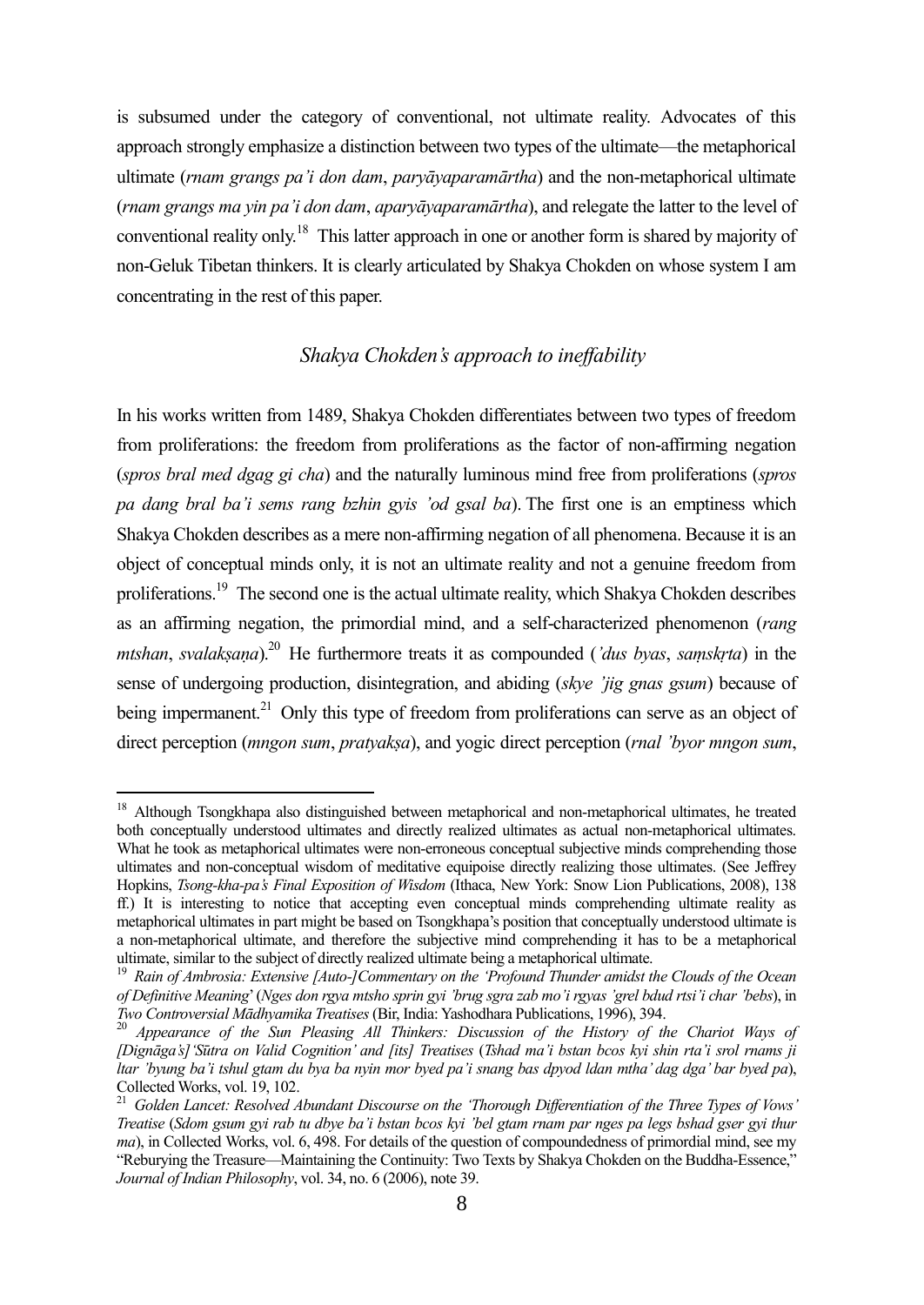*yogipratyakṣa*) in particular.

Although Shakya Chokden does not insist that one *has* to identify the ultimate in order to directly realize it,<sup>22</sup> he argues that if one *does* identify it, the ultimate has to be identified only as the latter type of freedom from proliferations. Connecting the two types of freedom from proliferations with the topics of the second and third wheels of Doctrine (*chos 'khor*, *dharmacakra*), in the *Rain of Ambrosia: Extensive [Auto-]Commentary on the 'Profound Thunder amidst the Clouds of the Ocean of Definitive Meaning*' he argues that the first type of freedom from proliferations can not be an actual ultimate reality:

From among the two, freedom from proliferations as the factor of non-affirming negation and the naturally luminous mind free from proliferations, the first is [taught in] the explicit teachings of the middle wheel, while the second is the main topic taught by the final wheel. Thus—to leave aside the case of not upholding (*'dzin pa*) an illustration of the ultimate—as long as it is upheld, it is ascertained exclusively as the latter [type of freedom from proliferations]. This is because the first [type of freedom from proliferations] is ascertained only as an exclusion of other isolates (*ldog pa gzhan sel*), a generally characterized [phenomenon] (*spyi mtshan*, *sāmānyalakṣaṇa*), and an object realized by mind in an exclusionary way (*blos rnam bcad du rtogs bya*), and therefore it is not directly seen by primordial mind of buddhas. $^{23}$ 

The above twofold division is not the only one used by Shakya Chokden when he discusses freedom from proliferations. In the context of addressing both tantric and non-tantric Buddhist systems together, he divides the actual freedom from proliferations, the primordial mind free from proliferations, into two subtypes, explains that one is taught in sūtras and another only in tantras, and argues that the latter is superior to the former. (He focuses specifically on the Highest Yoga Tantra (*bla med kyi rgyud*, *anuttarayogatantra*) when he discusses distinctions between sūtric and tantric views.)

 $22$  According to Shakya Chokden, negation of all conventional phenomena through Madhyamaka reasoning is sufficient for getting access to the realization of the ultimate. One does not necessarily have to form a conceptual idea of the ultimate prior to such realization. I address this issue in detail in the third chapter of the *Echoes of Empty Luminosity*.

<sup>&</sup>lt;sup>23</sup> spros bral med dgag gi cha dang / spros pa dang bral ba'i sems rang bzhin gyis 'od gsal ba gnyis las / dang po 'khor lo bar ba'i dngos bstan dang / gnyis pa de 'khor lo phyi ma'i bstan bya'i gtso bo yin pas / don dam pa'i mtshan gzhi mi 'dzin pa'i skabs phar zhog // 'dzin phyin chad phyi ma kho nar nges te / dang po de ni ldog pa gzhan sel dang / spyi mtshan dang / blos rnam bcad du rtogs bya kho nar nges pas sangs rgyas kyi ye shes kyis mngon sum du ma gzigs pa'i phyir. *Nges don rgya mtsho sprin gyi 'brug sgra zab mo'i rgyas 'grel bdud rtsi'i char 'bebs*, in *Two Controversial Mādhyamika Treatises* (Bir, India: Yashodhara Publications, 1996), 394-395. (Hereafter, *Rain of Ambrosia*.)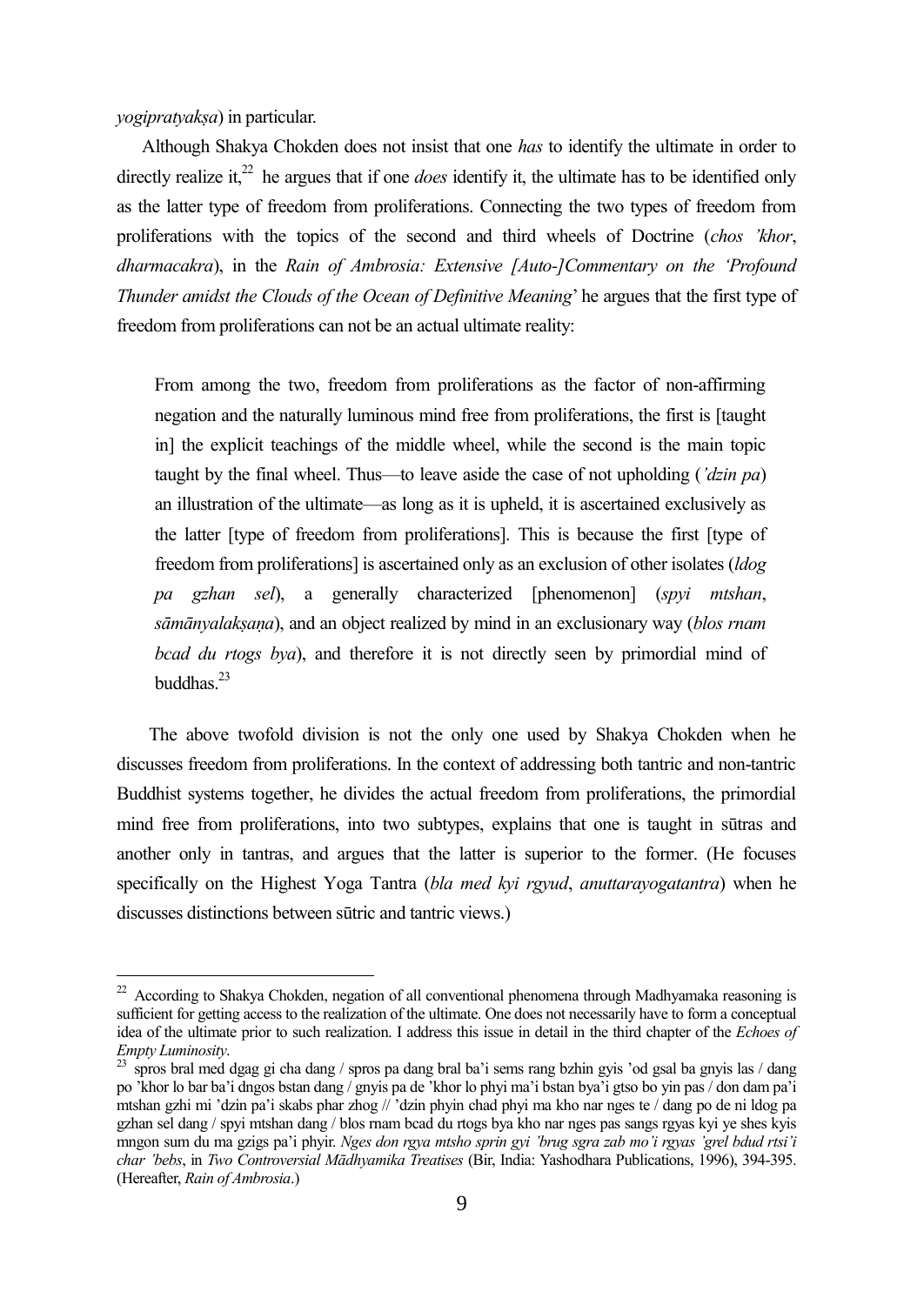This hierarchical division of the actual freedom from proliferation poses a problem, because it seems to run contrary to the approach of Sakya Pendita Künga Gyeltsen (*sa skya paṇḍita kun dga' rgyal mtshan*, 1182-1251), which by Shakya Chokden's time became accepted as the mainstream Sakya tradition. The following passage from Sakya Pendita's *Thorough Differentiation of the Three Types of Vows* might be read as implying that he accepts sūtric and tantric views on freedom from proliferations as identical:

If there were a view higher than the Perfection [Vehicle's View of] freedom from proliferations, That view would have proliferations. If it is free from proliferations, there is no difference [between the two]. Therefore, the view [arisen from] listening Understood through explanation is only one [for both systems]. Nevertheless, Secret Mantra is superior in terms of Means of realizing the freedom from proliferations. $^{24}$ 

Despite its apparent clarity, this passage provides an ample space for a creative interpretation. An obvious way to comment on the first four lines is to say that they indicate a lack of difference in the "object" realized by followers of sūtras and tantras, because both systems teach it as a total freedom from the proliferations of being / non-being, existence / non-existence, and so forth. Thereby, shifting the focus of the sūtric / tantric distinction away from the "object," one can emphasize that their difference lies in different ways of realizing that "object."<sup>25</sup> Because the Highest Yoga Tantra teaches an uncommon "subject," such as the great bliss (*bde ba chen po*, *mahāsukha*) arisen from empowerments (*dbang*, *abhiṣeka*) that realizes that common "object," it is superior to non-tantric Mahāyāna systems.

Shakya Chokden follows this explanation in his *Rain of Ambrosia*, where he explains that there are two bearers of the name "view": the object, freedom from proliferations, and the subject, primordial mind. In terms of the first one the tantric view is *not* superior, but it *is* superior in terms of the second one. This is because the tantric system presents an uncommon subject—supremely unchangeable bliss (*mchog tu mi 'gyur ba'i bde ba*) that experiences the

<sup>&</sup>lt;sup>24</sup> pha rol phyin pa'i spros bral las // lhag pa'i lta ba yod na ni // lta de spros pa can du 'gyur // spros bral yin na khyad par med // des na bshad pas go ba yi // thos pa'i lta ba gcig nyid yin // 'on kyang spros bral rtogs pa yi // thabs la gsang sgnags khyad par 'phags. See Rhoton, Jared Douglas (tr). *A Clear Differentiation of the Three Codes: Essential Distinctions among the Individual Liberation, Mahāyāna, and Tantric Systems* (Albany, New York: State University of New York Press, 2002), for the Tibetan text (p. 308) and alternative translation (p.129)

<sup>25</sup> See, for example, Kelden Tsering (*skal ldan tshe ring*), *Presentation of Tenets of Glorious Sakyapas* (*Dpal sa skya pa'i grub mtha'i rnam bzhag*, Zhang kang then mā dpe skrun khang, 2001), 98.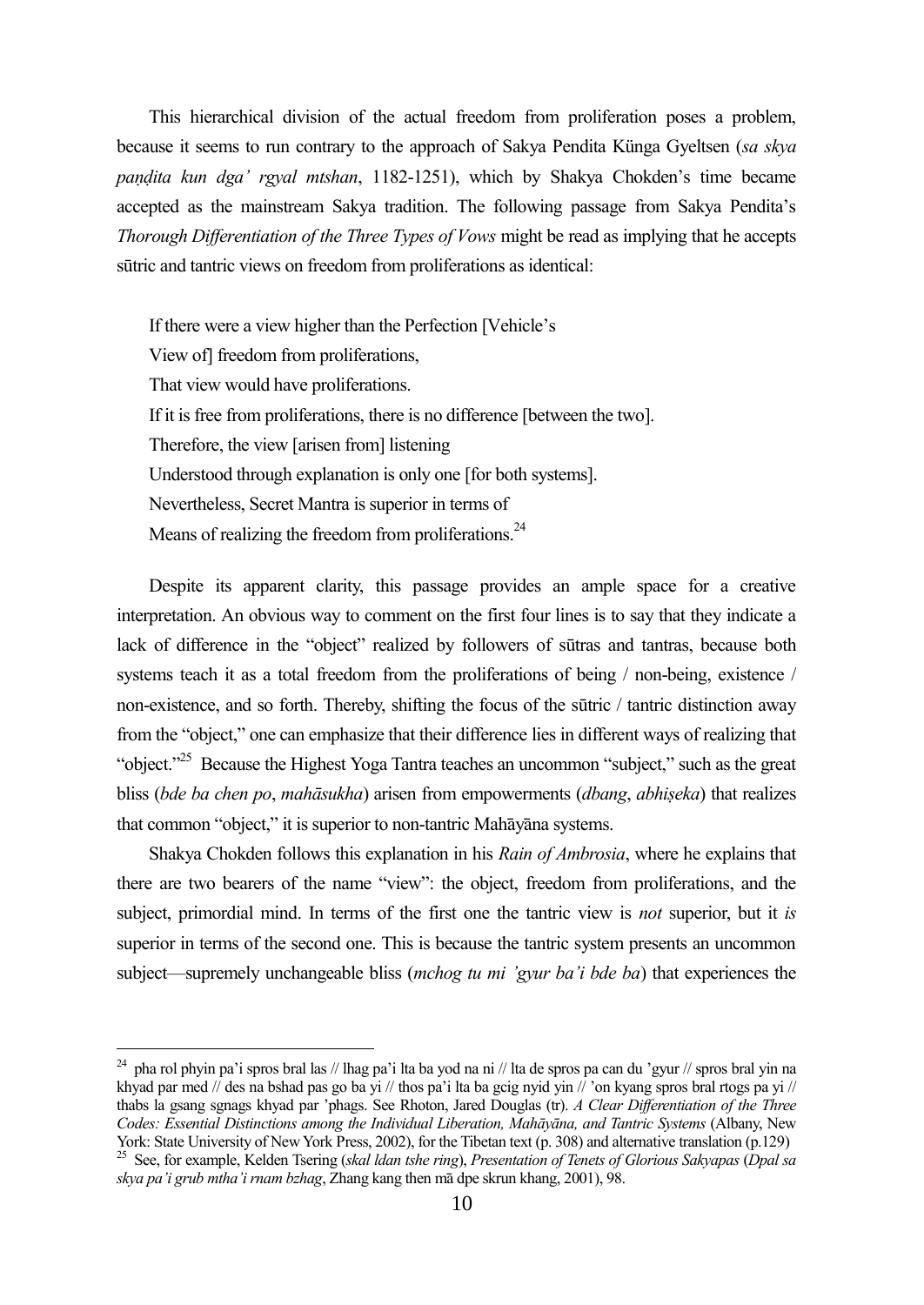object, primordial mind free of proliferations.<sup>26</sup> That subject and the means of its utilization are taught only in Tantra.

Notice that from among the two types of freedom from proliferations mentioned above—a non-affirming negation and primordial mind which is an affirming negation—only the latter can be realized by the primordial mind. It is made clear by the passage itself<sup>27</sup> and by Shakva Chokden's basic position that non-affirming negations are objects of concepts only. Therefore, in his view, sūtric and tantric teachings agree that both the "subjective" and "objective" parts of the process of direct realization of freedom from proliferations *are* the primordial mind. Nevertheless, only the Highest Yoga Tantra teaches the supremely unchangeable bliss, and this is what makes its view superior despite even the fact that such bliss is also a type of primordial mind.

In the *Wish Fulfilling Meru: Discourse on the History of Madhyamaka*, on the other hand, he draws the reader's attention to the next two lines in the *Thorough Differentiation of the Three Types of Vows* cited above, and argues that what Sakya Pendita asserts as one is the view determined by listening and thinking (*thos bsam gyis gtan la dbab bya*), not the object of experience (*nyams su myong bya*). In other words, that passage shows that it is only the views conceptually formulated on the basis of intellectual study of the Buddhist teachings that are "just one" in sūtras and tantras. The tantric view realized in meditation is different from the sūtric one, precisely because this view—and not just the means of realizing it—has to be produced by empowerments and other uncommon tantric means. It is this view that makes Tantra more efficient, resulting in achievement of buddhahood in a single lifetime, and so forth.<sup>28</sup> Notice that *in this context* freedom from proliferations is treated as the object of concepts only, i.e., the first type of freedom from proliferations mentioned above.

Thus, Shakya Chokden approaches the issue of superiority of the tantric view of freedom from proliferations over the sūtric from two different angles mentioned above. Despite different ways of addressing the views of sūtras and tantras, Shakya Chokden treats the tantric view as superior to the sūtric *both* when the ultimate view is artificially split into subjective and objective parts, and when it is treated as a "single unit." In either way, he achieves the same point of showing the superiority of the tantric view over the sūtric, and argues that this is the

<sup>26</sup> *Rain of Ambrosia*, 376. See also ibid., 361.

<sup>&</sup>lt;sup>27</sup> The passage reads: Ita ba'i ming yul spros bral la bshad pa dang yul can ye shes la bshad pa gnyis las / snga ma'i dbang du byas na de las lhag pa sngags su ma bshad mod / phyi ma'i dbang du byas na snga ma las lhag par grub ste yul can mchog tu mi 'gyur ba'i bde bas yul spros bral gyi ye shes de nyid nyams su myong ba'i phyir. *Rain of Ambrosia*, 376.

<sup>28</sup> *Dbu ma'i byung tshul rnam par bshad pa'i gtam yid bzhin lhun po*, Collected Works, vol. 4, 227-232, translated in Yaroslav Komarovski (trans. and introduction), *Three Texts on Madhyamaka by Shakya Chokden* (Dharamsala, India: Library of Tibetan Works and Archives, 2000), 17-20 (hereafter, *Wish Fulfilling Meru*; I provide a slightly different translation of the *Thorough Differentiation of the Three Types of Vows*'s passage there).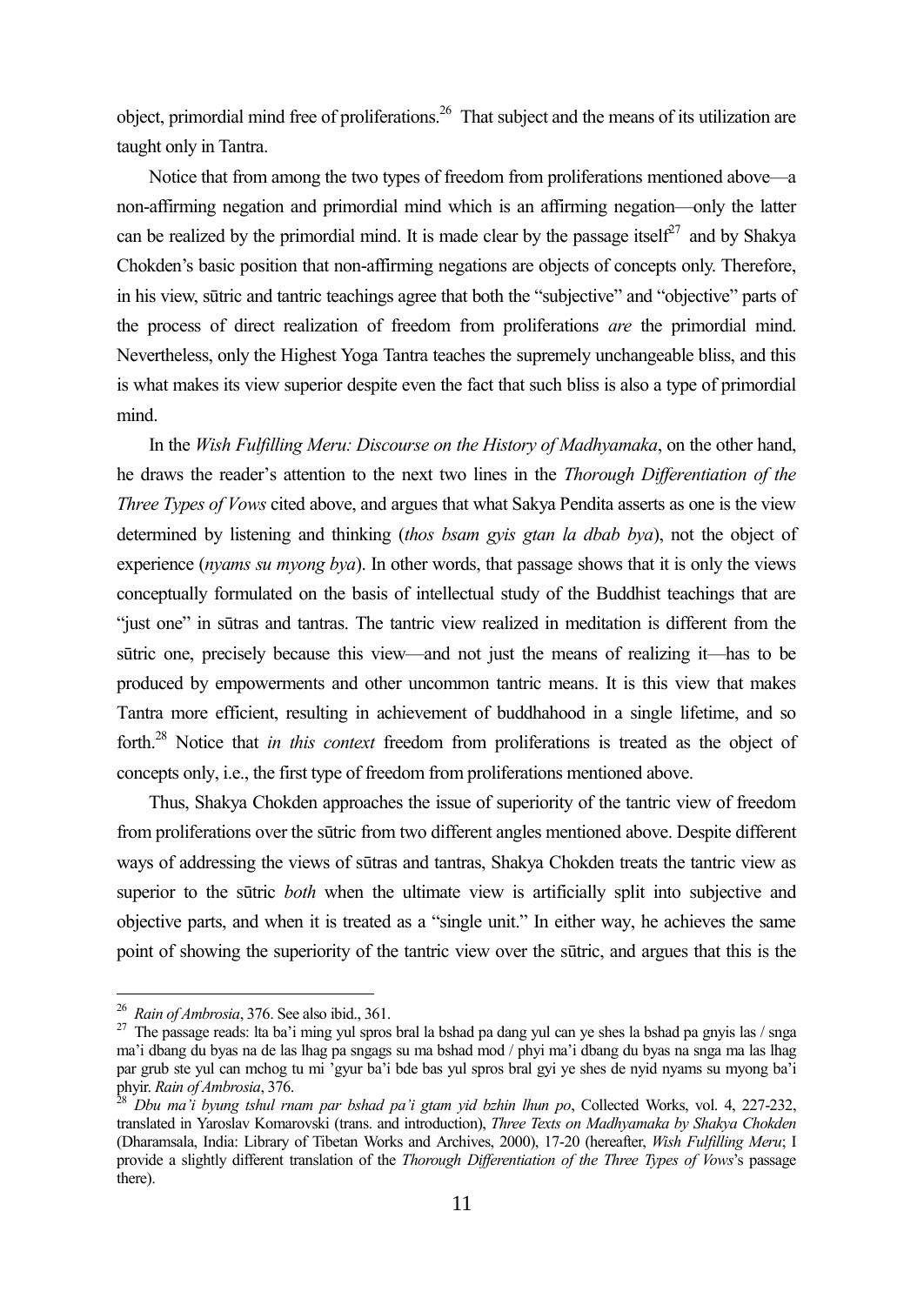approach of Sakya Pendita as well. Due to the special features of this view, he puts it into a separate category of Madhyamaka.<sup>29</sup>

In sum, Shakya Chokden posits three types of views on the ultimate, treating all of them as Madhyamaka views and describing them as freedom from proliferations: a. metaphorical ultimate, b. non-metaphorical ultimate taught in sūtras, and c. non-metaphorical ultimate taught in tantras. "Paradoxically," although the first type is a sheer non-affirming negation that itself does not include any positive mental elements and is not described in positive or affirmative terms, in his opinion it is not the genuine ultimate reality precisely because such negation can be taken as, and in fact has to be, an object of sounds and concepts only. The second and third types are inexpressible and are not objects of sounds and concepts. Nevertheless, following multiple texts on Madhyamaka, Yogācāra, and Tantra, Shakya Chokden articulates and elaborates on these views in minute detail. Furthermore, their inexpressible status does not prevent the tantric view from being higher than the sūtric one.

Also "paradoxically," despite the fact that Shakya Chokden was one of the most vicious critics of Tsongkhapa's system, he is in agreement with Tsongkhapa in his interpretation of the ultimate reality as a negation. It is true that descriptions of the ultimate given by the two thinkers can be seen as direct opposites: Shakya Chokden treats ultimate reality as an impermanent phenomenon and an affirming negation, while Tsongkhapa does the opposite and classifies it as a non-affirming negation which is a permanent phenomenon. Nevertheless, both thinkers agree that the ultimate *is* a negation, and that negations they respectively assert can be directly realized by yogic direct perception. It is this aspect of their systems that makes them similar to each other and distances them from other thinkers mentioned above who treat the ultimate neither as a positive nor a negative phenomenon.

Outlining different types of freedom from proliferations helps Shakya Chokden to justify his own "unorthodox" approach to Mahāyāna doctrinal systems and reconcile this approach with the "mainstream" Sakya position articulated by Sakya Pendita in the aforementioned passage from the *Thorough Differentiation of the Three Types of Vows*. Shakya Chokden's approach can be summarized as follows. The actual non-metaphorical ultimate is ineffable, and overall its descriptions or verbalizations are not necessary for triggering its direct realization. Nevertheless, such descriptions can be helpful as well, and if they are given at all, the ultimate *has* to be explicitly or implicitly described as primordial mind which is an affirming negation. The Buddha in the explicit teachings of the middle wheel, as well as Nāgārjuna in his Collection of Reasonings taught the most excellent *means of realizing* that genuine, non-metaphorical ultimate reality. Nevertheless, those sets of teachings did not teach the non-metaphorical ultimate reality *itself*, and instead taught only the metaphorical ultimate

<sup>29</sup> See *Wish Fulfilling Meru*, 17ff.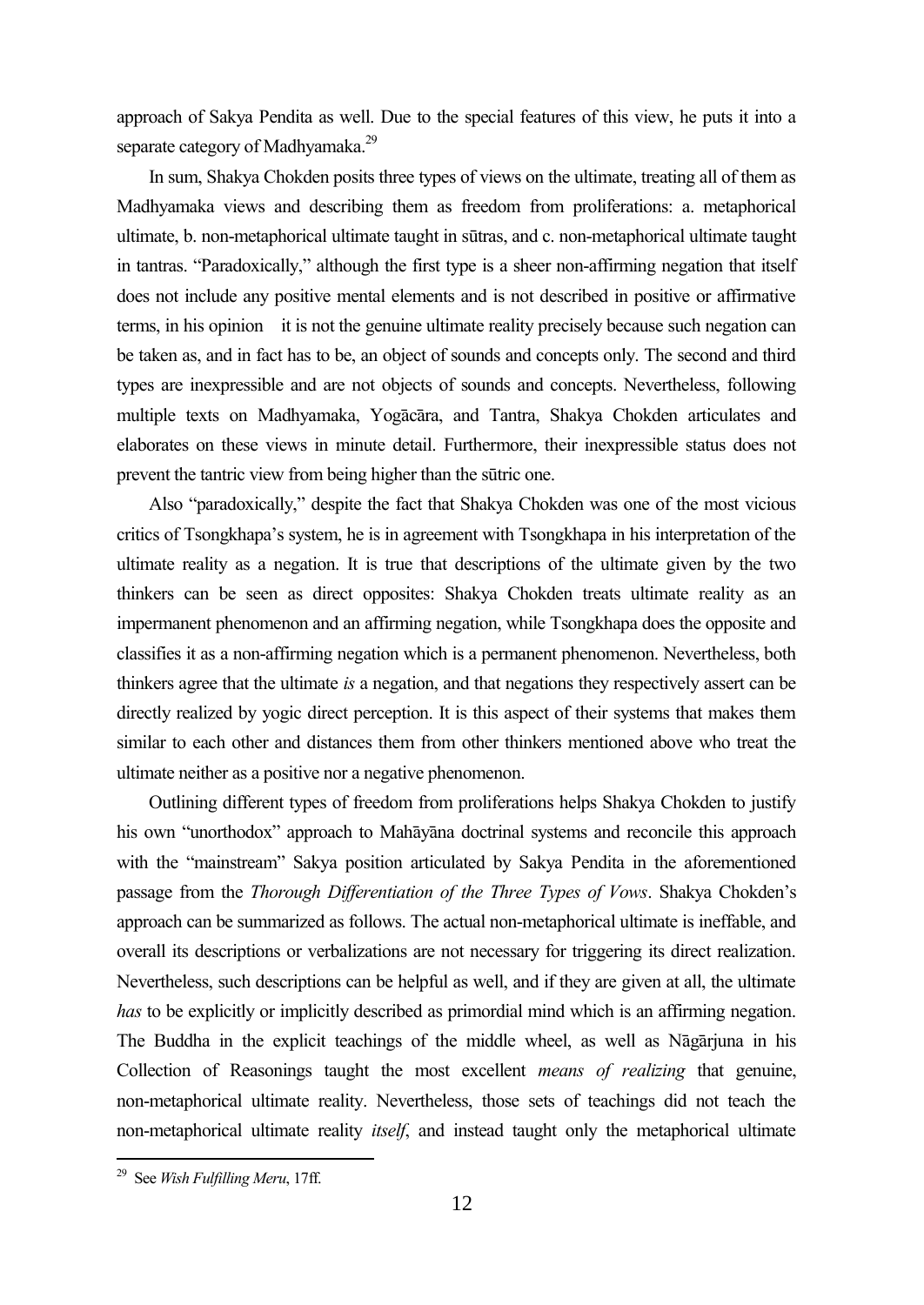which is a non-affirming negation. The non-metaphorical ultimate was taught as the main topic of the final wheel, as well as in tantras. It was also clearly explained in the writings of Asaṅga and other Yogācāra thinkers who propounded the view of Alīkākāra, which is a genuine Madhyamaka view alongside with Niḥsvabhāvavāda. Therefore, those who resort to verbalizations of the ineffable have no choice but to rely on these teachings which correctly describe the indescribable ultimate. Although the ultimate view of the Highest Yoga Tantra is more profound than that of Alīkākāra, both systems correctly describe it as primordial mind. Thus, primordial mind described by *both* systems is the genuine non-metaphorical ultimate and genuine freedom from proliferations. The proximity of the Highest Yoga Tantra and Alīkākāra views on the ultimate allows Shakya Chokden to appeal to the authority of the former in order to "legitimize" the view of the latter as a genuine Madhyamaka view. Demonstrating that the tantric view of reality is very close to the Alīkākāra view expressed by the third turning of the wheel, and arguing that such description is absent in the Niḥsvabhāvavāda system that derives from the explicit teachings of the second turning of the wheel, he presents the Alīkākāra system as being equal to Niḥsvabhāvavāda, and in terms of descriptions of the ultimate even surpassing it—the position that can be seen as a trademark of his unique doctrinal system.

#### *Conclusion*

Comparison of divergent verbalizations of the ineffable shows that Shakya Chokden and other Tibetan thinkers encounter the same issue of verbalizing the ultimate while at the same time maintaining that it transcends words and concepts. What makes their approaches different is *how* they handle this issue. Shakya Chokden's approach is unique in terms of bringing different doctrinal systems of Mahāyāna close to each other, and arguing that despite their divergent verbalizations of the ineffable—or the lack thereof, as in Nāgārjuna's Collection of Reasonings—all Niḥsvabhāvavāda systems, as well as systems of Alīkākāra and Tantra, provide sufficient means for getting access to its direct realization. The ultimate realized as the result of following those systems is always primordial mind which is an affirming negation. Following this approach, Shakya Chokden himself makes positive statements about the ultimate on the one hand and accepts its ineffable character on the other. He also utilizes a vast variety of divergent Mahāyāna writings to prove his point and also prove that those writings themselves in one or another way come down to the same point. As the result, voluminous texts composed by Shakya Chokden provide clear and detailed descriptions of divergent positions on the issue of ineffability held by different Indian and Tibetan thinkers. At the same time, they provide refreshing and provocative perspectives on this issue—perspectives that he developed through his encyclopedic knowledge and sharp intelligence. His approach thereby contributes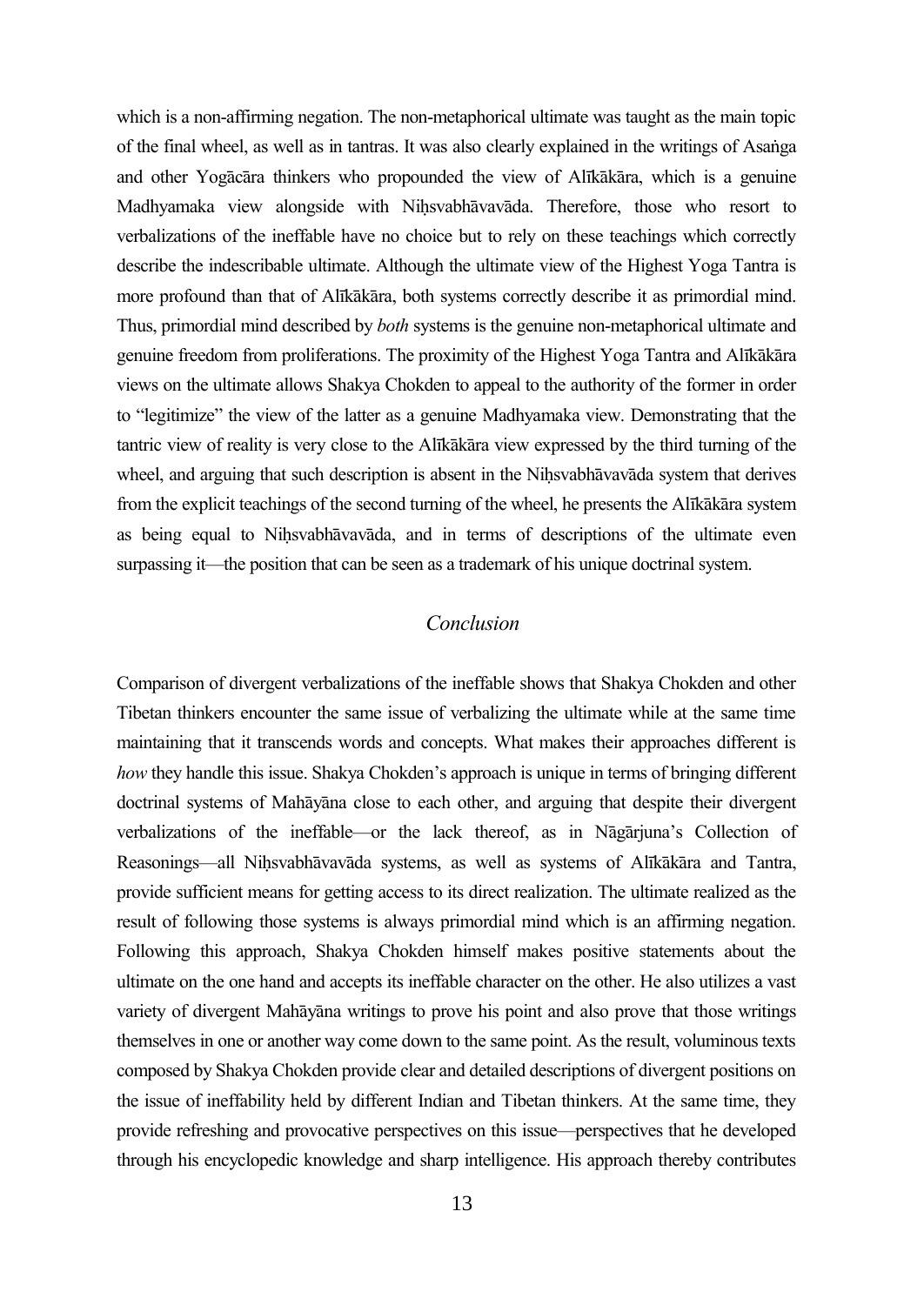to our own understanding of the complicated topic of verbalizations of ineffability, and possibly also brings us closer to that ineffable reality which we will never be able to fully verbalize.

#### *Bibliography*

- Brunnhölzl, Karl. *The Center of the Sunlit Sky: Madhyamaka in the Kagyü Tradition*. Ithaca, New York: Snow Lion Publications, 2004.
- Cabezón, José Ignacio *and* Geshe Lobsang Dargyay. *Freedom from Extremes: Gorampa's "Distinguishing the Views" and the Polemics of Emptiness*. Boston: Wisdom Publications, 2007.
- Deshung Rinpoche, trans. by Jared Rhoton, *The Three Levels of Spiritual Perception*. Boston: Wisdom Publications, 1995.
- Gorampa Sönam Senggé (*go rams pa bsod nams seng ge*). *Distinguishing the Views: Moonrays of Essential Points of the Supreme Vehicle* (*Lta ba'i shan 'byed theg mchog gnad kyi zla zer*). Collected Works, vol. 5, 417-510. Bir, India: Yashodhara Publications, 1995. Also, Tibetan text and translation in Cabezón, José Ignacio *and* Geshe Lobsang Dargyay. *Freedom from Extremes: Gorampa's "Distinguishing the Views" and the Polemics of Emptiness*. Boston: Wisdom Publications, 2007.
- Hopkins, Jeffrey. *Tsong-kha-pa's Final Exposition of Wisdom*. Ithaca, New York: Snow Lion Publications, 2008.
- Kapstein, Matthew. "We Are All Gzhan stong pas." *Journal of Buddhist Ethics,* vol. 7 (2000): 105-125.
- Kelden Tsering (*skal ldan tshe ring*). *Presentation of Tenets of Glorious Sakyapas* (*Dpal sa skya pa'i grub mtha'i rnam bzhag*). Zhang kang then mā dpe skrun khang, 2001.
- Komarovski, Yaroslav. "Echoes of Empty Luminosity: Reevaluation and Unique Interpretation of Yogācāra and Niḥsvabhāvavāda Madhyamaka by the Fifteenth Century Tibetan Thinker Śākya Mchog Ldan." Ph.D. Thesis, University of Virginia, 2007.

————. "Reburying the Treasure—Maintaining the Continuity: Two Texts by Shakya Chokden on the Buddha-Essence." *Journal of Indian Philosophy*, vol. 34, no. 6 (2006): 521-570.

- ————. (trans. and introduction). *Three Texts on Madhyamaka by Shakya Chokden*. Dharamsala, India: Library of Tibetan Works and Archives, 2000.
- Künga Drölchok (*kun dga' grol mchog*). *Detailed Analysis of the Liberation Story of the Great Paṇḍit Śākya mchog ldan* (*Paṇḍi ta chen po shākya mchog ldan gyi rnam par thar pa zhib mo rnam 'byed pa*). In Collected Works of Śākya mchog ldan, vol. 16, Thimphu, Bhutan: Kunzang Tobgyey, 1975.
- Rendawa Zhönnu Lodrö (*red mda' ba gzhon nu blo gros*). *Dbu ma la 'jug pa'i rnam bshad de kho na nyid gsal ba'i sgron ma*. Sarnath, Varanasi: Central Institute of Higher Tibetan Studies, 1995.